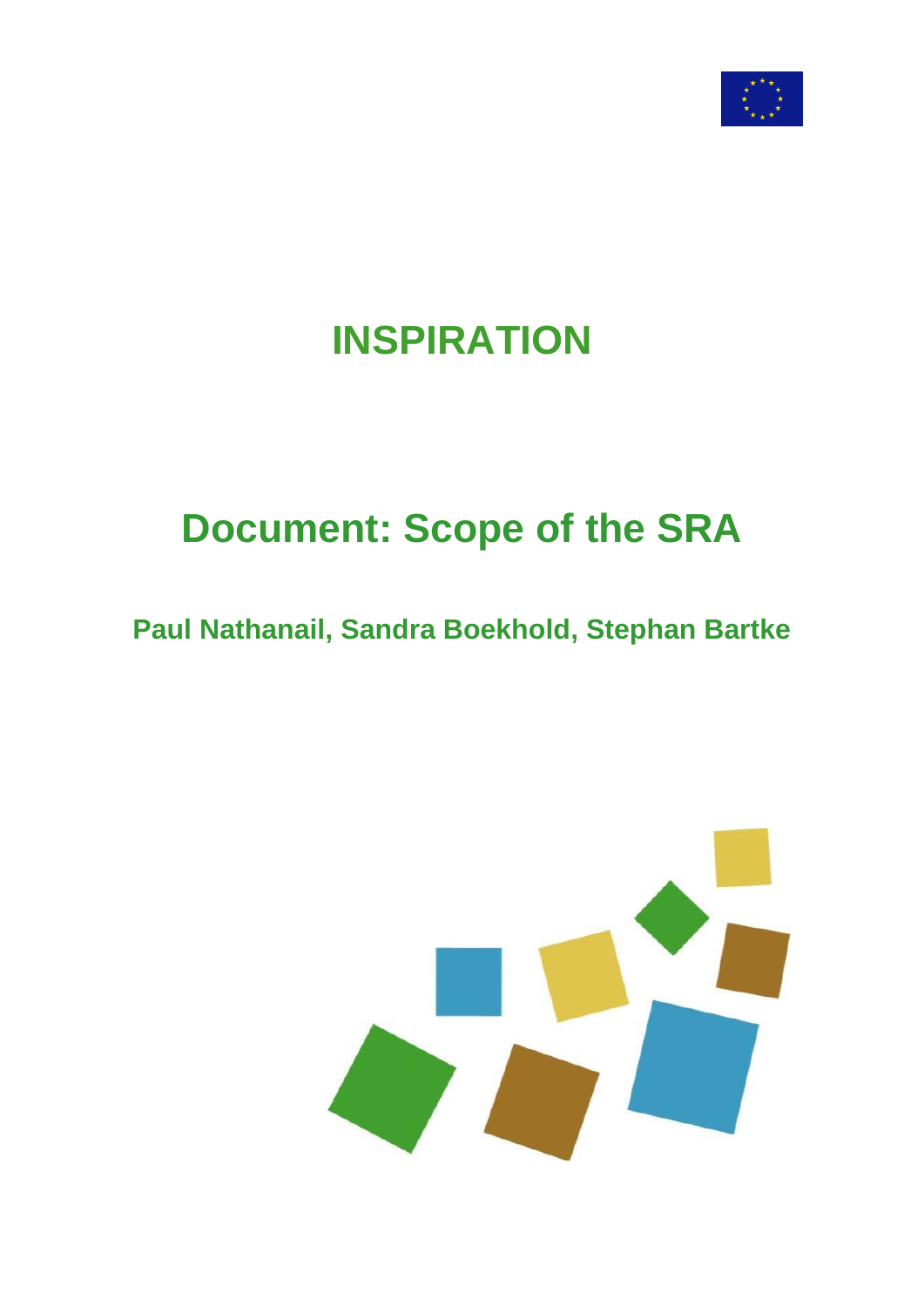

## **Document information**

| Project acronym:             | <b>INSPIRATION</b>                                                                                                                                                                                                                  |  |  |  |
|------------------------------|-------------------------------------------------------------------------------------------------------------------------------------------------------------------------------------------------------------------------------------|--|--|--|
| Project full title:          | INtegrated Spatial Planning, land use and soil management Research<br>ActTION                                                                                                                                                       |  |  |  |
| Project type:                | Coordination and Support Action (CSA)                                                                                                                                                                                               |  |  |  |
| EC Grant agreement no.:      | 642372                                                                                                                                                                                                                              |  |  |  |
| Project starting / end date: | $1st$ March 2015 (month 1) / 28 <sup>th</sup> February 2018 (month 36)                                                                                                                                                              |  |  |  |
| Website:                     | www.inspiration-h2020.eu                                                                                                                                                                                                            |  |  |  |
| Document status / date:      | Public version as of 28/02/2017                                                                                                                                                                                                     |  |  |  |
| Deliverable No.:             | D4.1                                                                                                                                                                                                                                |  |  |  |
| Responsible participant:     | UNOTT (participant number 11)                                                                                                                                                                                                       |  |  |  |
| Due date of deliverable:     | 28/02/2017                                                                                                                                                                                                                          |  |  |  |
| Dissemination level:         | X PU - Public<br>PP - Restricted to other programme participants*<br>RE - Restricted to a group specified by the consortium*<br>CO - Confidential, only for members of the consortium*<br>$(* = including the Commission Services)$ |  |  |  |
| Authors:                     | Paul Nathanail (UNOTT), Sandra Boekhold (RIVM), Stephan Bartke<br>(UBA)                                                                                                                                                             |  |  |  |
| Contact:                     | <b>INSPIRATION</b><br>Coordinators<br>Detlef<br>Grimski<br>(UBA),<br>e-mail:<br>detlef.grimski@uba.de<br>Stephan<br>(UBA),<br>e-mail:<br>Bartke<br>or<br>stephan.bartke@uba.de                                                      |  |  |  |

To be cited as:

Nathanail C.P., Boekhold A.E., Bartke S. (2017): INSPIRATION - Document: Scope of the SRA. Public version as of 28.02.2017 of deliverable D4.1 of the HORIZON 2020 project INSPIRATION. EC Grant agreement no: 642372, UBA: Dessau-Roßlau, Germany.

Disclaimer:

This document's contents are not intended to replace consultation of any applicable legal sources or the necessary advice of a legal expert, where appropriate. All information in this document is provided "as is" and no guarantee or warranty is given that the information is fit for any particular purpose. The user, therefore, uses the information at its sole risk and liability. For the avoidance of all doubts, the European Commission has no liability in respect of this document, which is merely representing the authors' view.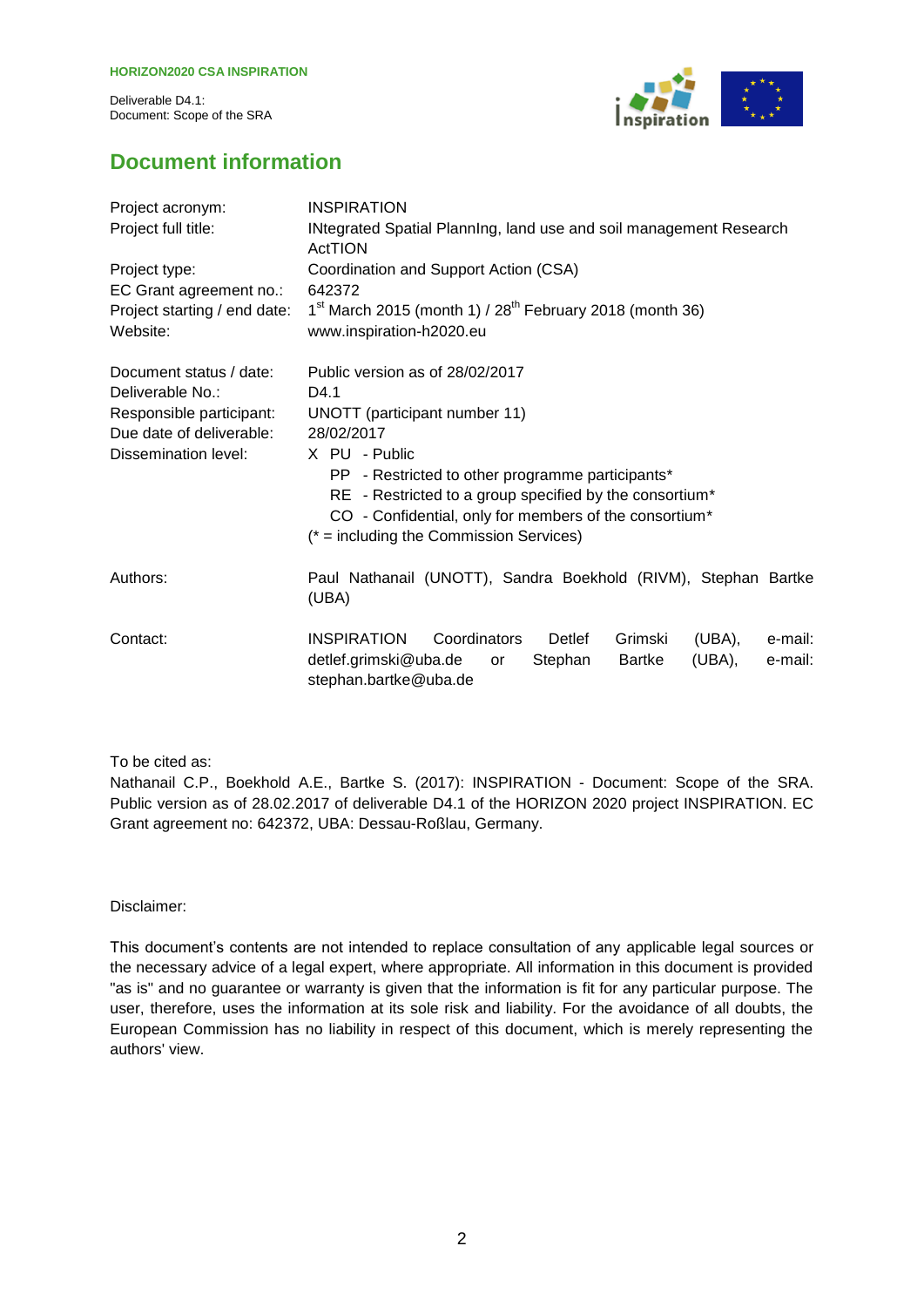

## **Content**

| 1. |     |  |                                                                              |  |
|----|-----|--|------------------------------------------------------------------------------|--|
| 2. |     |  |                                                                              |  |
| 3. |     |  |                                                                              |  |
|    | 3.1 |  |                                                                              |  |
|    | 3.2 |  |                                                                              |  |
|    | 3.3 |  |                                                                              |  |
|    | 3.4 |  |                                                                              |  |
|    |     |  |                                                                              |  |
|    |     |  |                                                                              |  |
|    |     |  |                                                                              |  |
|    |     |  |                                                                              |  |
|    | 3.5 |  | NFPs' and IAB views on the alternative structures for the INSPIRATION SRA 12 |  |
|    | 3.6 |  |                                                                              |  |
|    |     |  |                                                                              |  |
|    |     |  |                                                                              |  |
|    |     |  |                                                                              |  |
|    |     |  |                                                                              |  |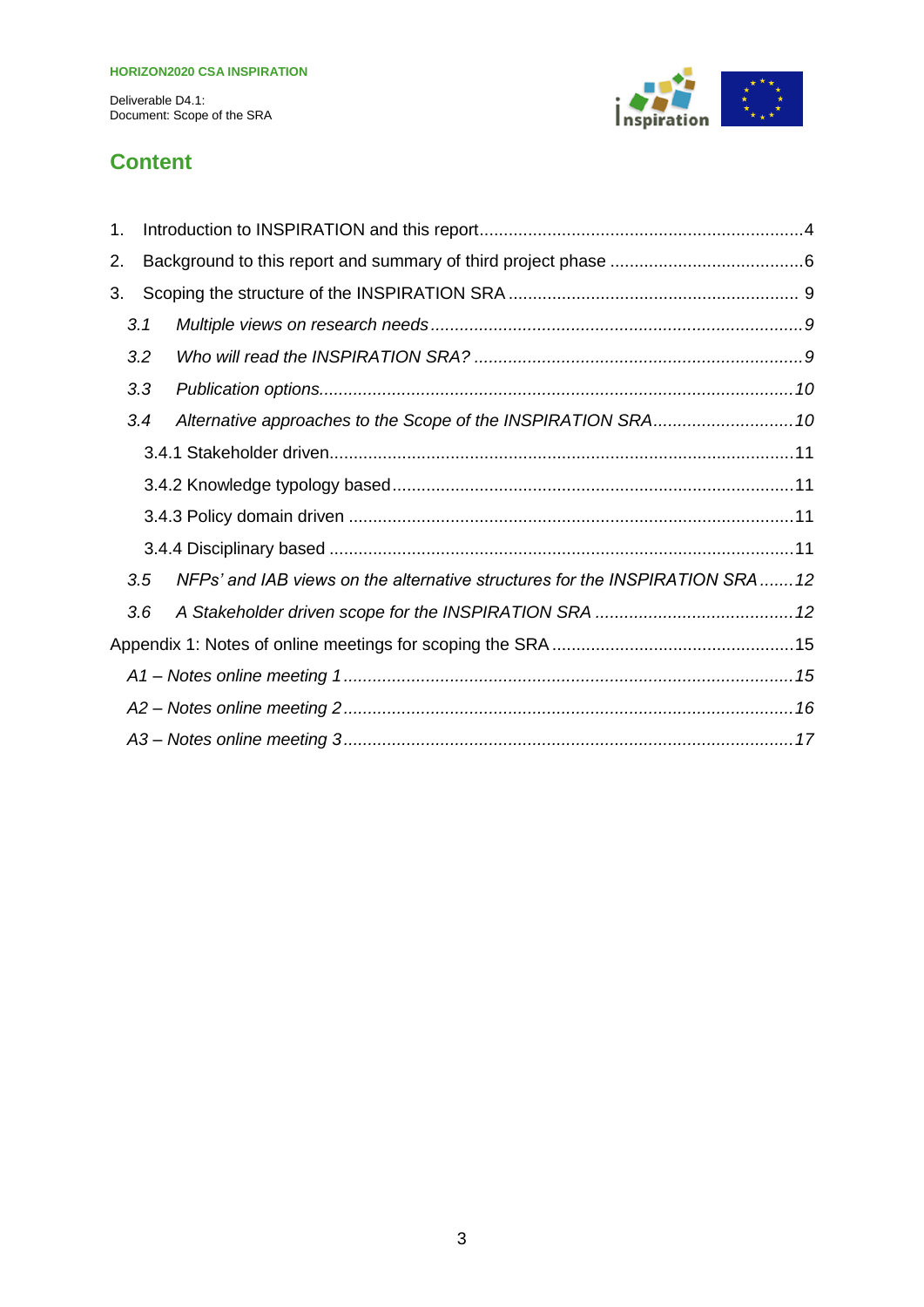

### <span id="page-3-0"></span>**1. Introduction to INSPIRATION and this report**

The aim of the European Horizon-2020 co-funded coordination and support action (CSA) INSPIRATION is to adopt a funder and end-user demand-driven approach to establish and promote the adoption of a Strategic Research Agenda (SRA) for land use, land-use changes and soil management in the light of current and future societal challenges. The main objectives are

- **formulating, consulting on and revising an end-user oriented SRA;**
- **scoping out models of implementing the SRA;**
- **preparing a network of public and private funding institutions willing to commonly fund the execution of the SRA.**

INSPIRATION's mission is to improve the supply and effectiveness of science and other knowledge take-up by decision-makers in policy, administration and business for the good of European citizens and the environment. INSPIRATION's methodology is based on a multistakeholder, multi-national and interdisciplinary approach that covers the variety of interested parties (public bodies, business, science, and society) and the variety of relevant funders.

The interface to engage with all relevant stakeholders across 17 European countries directly involved in INSPIRATION is a National Focal Point (NFP) in each country. In the first year of the project in Working Package (WP) 2, which started in March 2015, NFP's organized interviews and workshops with more than 500 National Key Stakeholders (NKS) representing funders, end-users of research and researchers, across a wide range of soil and land management disciplines to identify national research and innovation (R&I) needs (see INSPIRATION deliverable D2.5 – Brils et al. 2016)<sup>1</sup>.

In the second project phase, these national R&I needs were analysed by WP3 and clustered into trans-national and trans-boundary research needs using the INSPIRATION Conceptual Model. Intensive stakeholder engagement involving our NFPs and NKS partners helped cross validate this clustering with the findings of WP2. Clustered Thematic Topics (CTTs) and a series of Integrated Research Topics (IRTs) were identified giving an overview of transnationally shared research demands on solutions for yet unmet societal challenges (cf. Makeschin et al. 2016) $^2$ .

 1 Brils, J. et al. (2016): National reports with a review and synthesis of the collated information. Final version as of 01.03.2016 of deliverable 2.5 of the HORIZON 2020 project INSPIRATION. EC Grant agreement no: 642372, UBA: Dessau-Roßlau, Germany.

This report is available on the INSPIRATION website for download at: http://www.inspirationh2020.eu/sites/default/files/upload/documents/20160301\_inspiration\_d2.5.pdf

<sup>&</sup>lt;sup>2</sup> Makeschin F, Schröter-Schlaack C, Glante F, Zeyer J, Gorgon J, Ferber U, Villeneuve J, Grimski D, Bartke S (2016): INSPIRATION - Enriched, updated and prioritised overview of the transnational shared state-of-the-art as input for WP4 to develop the SRA. Final version as of 30.09.2016 of deliverable D3.3 of the HORIZON 2020 project INSPIRATION. EC Grant agreement no: 642372, UBA: Dessau-Roßlau, Germany.

This report is available on the INSPIRATION website for download at: http://www.inspirationh2020.eu/sites/default/files/upload/documents/20160930-inspiration-d3.3-final.pdf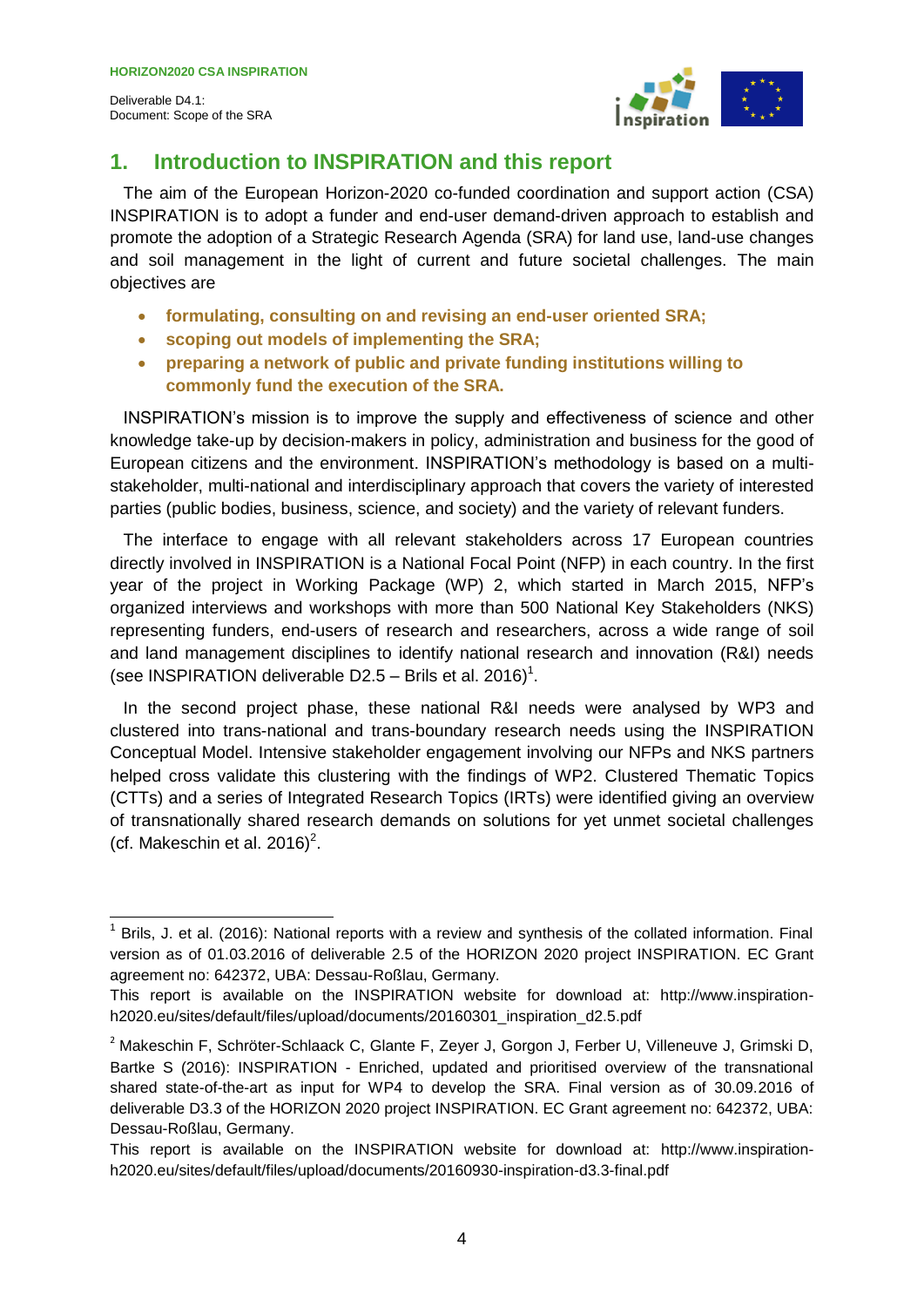

The third phase of the project sees WP4 developing a trans-country and trans-discipline SRA. This report, deliverable D4.1, describes the scope and structure of this SRA. This scope and structure have been developed to build on the work of WP3 and with input from of NFPs and members of the INSPIRATION International Advisory Board (IAB) during three online workshop meetings in February 2017.

The completed SRA will form the basis of a dialogue to be organized among relevant funding bodies across Europe. The dialogue will be initiated and guided by the NFPs to identify priorities in the SRA and preferred models for implementing the individual components of the SRA. The INSPIRATION SRA will help give national funders confidence that for each Euro they invest, they will get a return of multiple Euro's worth of knowledge to address their national societal challenges.

The project website contains further details about the INSPIRATION CSA: **www.inspiration-h2020.eu** while news of our activities and other relevant information is available via our twitter feed: **@inspiration4eu** or by subscribing to our newsletter by emailing **inspiration@brgm.fr**.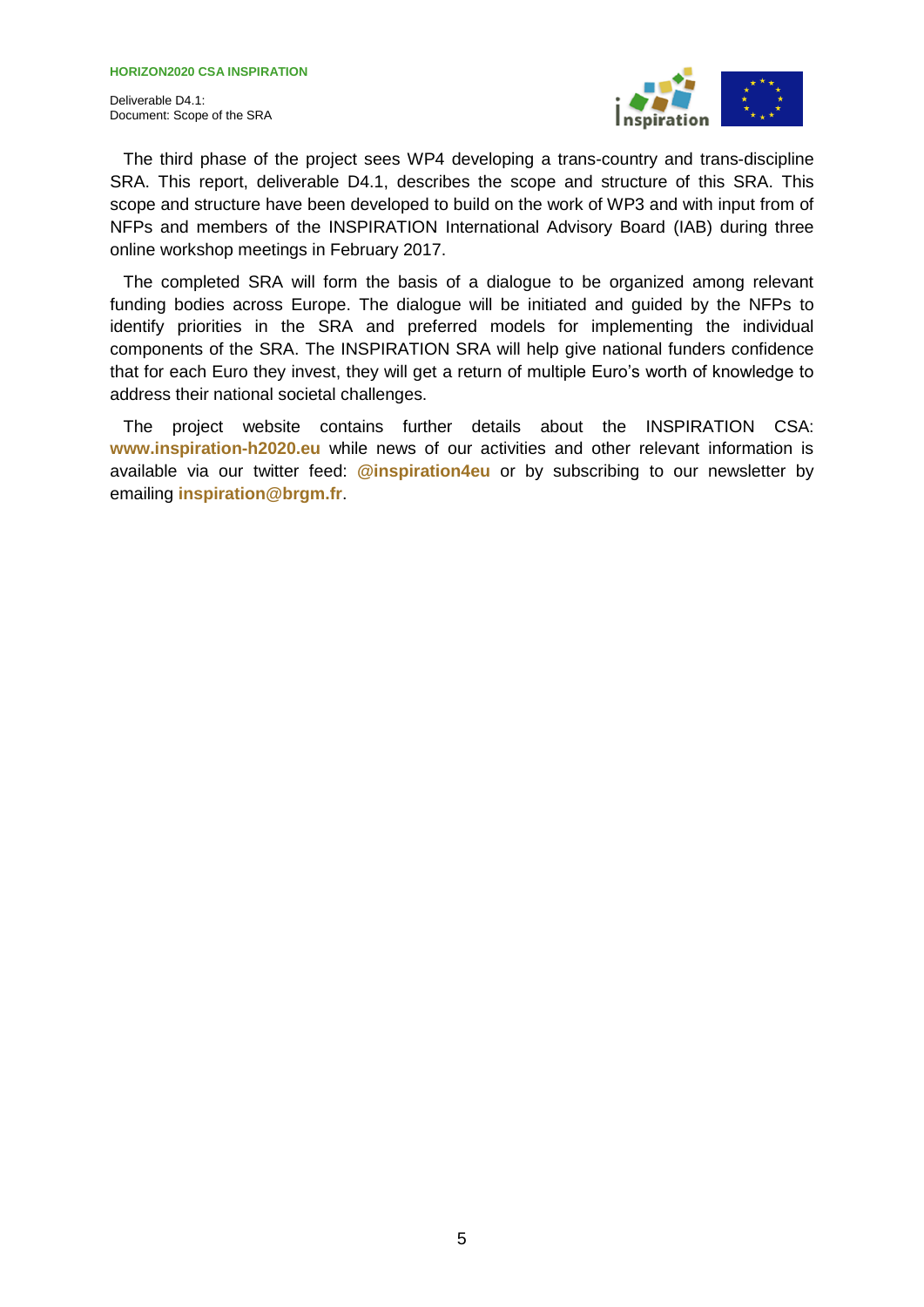

## <span id="page-5-0"></span>**2. Background to this report and summary of third project phase**

The overall objectives of WP4 "Developing, Delivering and Match-Making of a Strategic Research Agenda" according to the Grant Agreement (DoA as of 7 Feb 2017) are:

- to develop a Strategic Research Agenda (SRA) for activities on soil, land-use and land management;
- to explore and where feasible establish a match between the SRA and national funders potentially willing to fund collaboratively a specific part of the SRA;
- to map out funding models for delivering the SRA including ERA-Nets, publicprivate co financing, bilateral MS2MS, charitable and crowd-source funding.

This report documents the results of WP4 Task 4.1 on scoping the SRA. Box 1 states the description of this task according to the DoA.

#### **Box 1: WP4 Task 4.1 description according to INSPIRATION DoA**

Based on the outputs of WP2 and WP3, WP4 will convene a meeting alongside a consortium meeting, with the INSPIRATION core-group (all WP-leaders) as well as with the 17 NFPs (see WP2) to map out the detailed knowledge creation and uptake objectives identified at the national scale and prioritised under each of four themes. Participants will be briefed to ensure they check emerging objectives are specific, measureable, achievable, realistic and time bound (i.e. SMART). The objectives will use a standardised vocabulary to ensure clarity, consistency and comprehension. For example: to develop, to characterise, to build capacity in, to enable wider use of. Participants will be challenged to highlight areas where they are aware of on-going initiatives that will partly address some of the objectives and where synergy may be sought by bilateral match making (see Task 4.3) by for example identifying overlapping funder aspirations that have yet to be resourced at the national level but could be resourced collaboratively. Participants will be encouraged and supported by the NFPs as "Service provider" to share the outcomes of the workshop with key national stakeholders and especially key funders to prepare the way for later face to face meetings (Task 4.3). They will be assisted in this by a focused summary of the workshop which can be translated by participants into their own language. This could be presented as a set of two column PowerPoint slides with one column in English and the other to be completed with translated text.

In order to approach this task, WP4 discussed its attempt in the personal Core Group (CG) meeting on 13 October 2016 and in the online CG meetings in November 2016, January and February 2017. These meetings resulted in a more segregated approach to Task 1:

1. According to D3.4, all CTTs and IRTs presented in D3.3 were to be considered in scoping the SRA in WP4 (see Makeschin & Bartke 2017<sup>3</sup>). Hence, **clarification of D3.3 content** as basis of WP4 work needed to be achieved. A set of online meetings of WP4 with WP3 Theme Leaders to achieve this purpose took place in December 2016. Box 2 summarises the CCTs and IRTs identified in D3.3.

 <sup>3</sup> Makeschin F, Bartke S (2017): INSPIRATION - Selected topics for the matchmaking process under WP4. Revised version as of 31.01.2017 of deliverable D3.4 of the HORIZON 2020 project INSPIRATION. EC Grant agreement no: 642372, UBA: Dessau-Roßlau, Germany.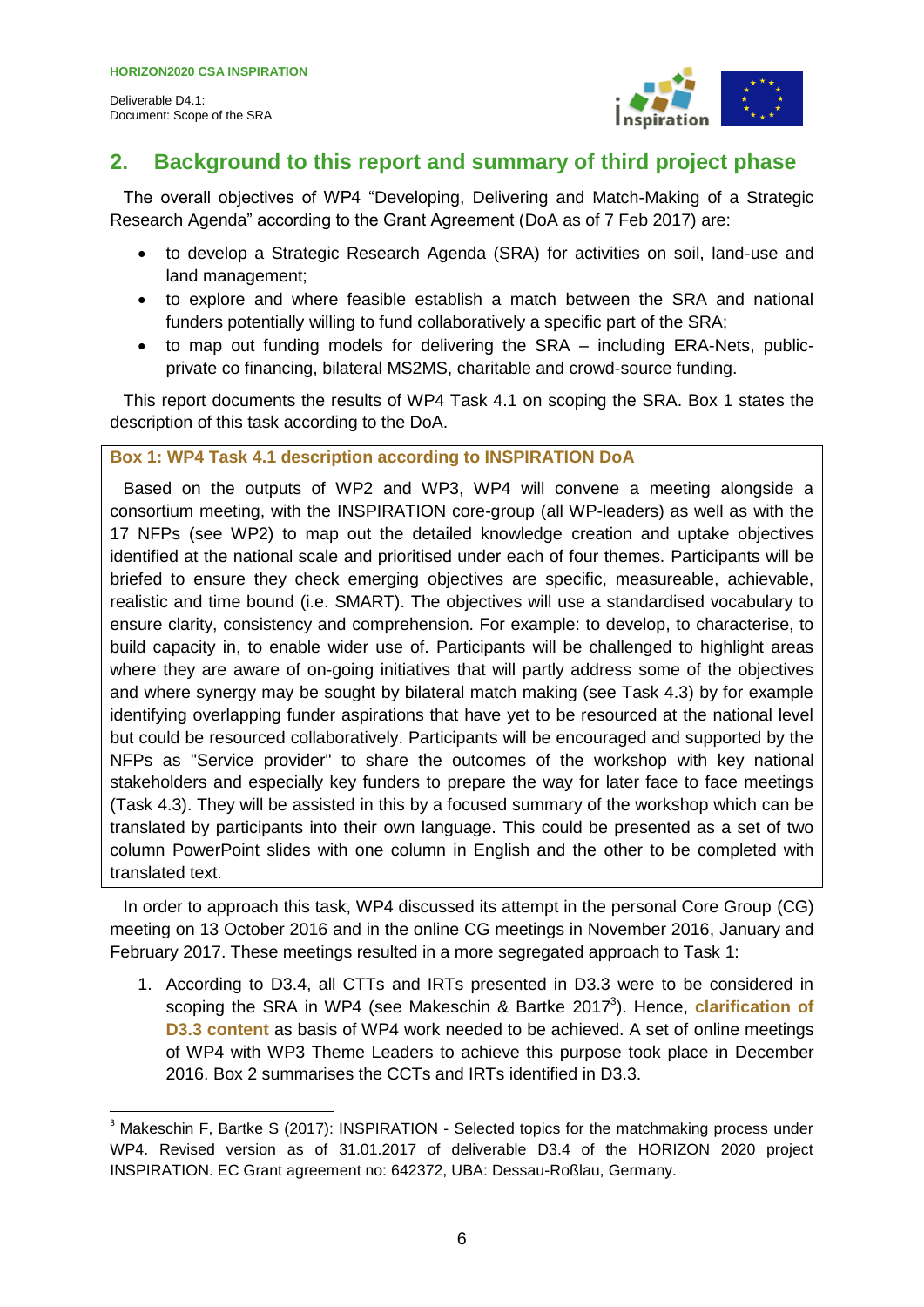

- 2. **Scoping alternative structures of the SRA** was based on a meeting of WP4 key workers (Bartke, Boekhold & Nathanail) in Nottingham on Feb 1 2017, when also the next steps were discussed. These were presented to and agreed by the CG in the CG online meeting in February 2017. As a key step in scoping the SRA, three online workshop meetings were held for discussing alternative structures **with NFPs and IAB** members. – This document D4.1 summarises the results of this step.
- 3. As next step **in Task 4.2, the SRA will be drafted** by the experienced strategic writers in WP4 advised by the core group. The SRA will clearly identify its specific objectives, nature of activity and scale of effort likely to be involved.
- 4. The outcome will be used as basis for a WP4-NFP workshop (including also some IAB members) on 11 and 12 May 2017 in Nottingham, where **NFPs will be prepared for the matchmaking phase**. To become the INSPIRATION "Service provider" to share the outcomes of the workshop with key national stakeholders and especially key funders to prepare the way for later face to face meetings (Task 4.3).

#### **Box 2: Transnational commons identified in WP3**

WP3 collated, reviewed and synthesised the national research demands delivered by WP2 through the four lenses of the INSPIRATION Conceptual Model: resource supply, demand, land use management and net overall impact. D3.3 summarized the enriched, updated and prioritised clustering of the national R&I needs into transnational clusters.

D3.3 identified 22 transnational Clustered Thematic Topics (CTTs) as well as 17 Integrated Research Topics (IRTs). For detailed descriptions see D3.3 (Makeschin et al., 2016).

#### **Demand**

CTT-D1: The 4 F´s: Food, feed, fibre, (bio)fuel

CTT-D2: Regulating Ecosystem services

CTT-D3: Urban / infrastructure land

CTT-D4: Water

CTT-D5: Geological (and fossil) subsurface resources

CTT-D6: Areas where Natural hazards are prevented

CTT-D7: Health and quality of life (living environment)

#### **Natural Capital**

CTT-NC1: Quantity and quality of soils, health of soils, soil carbon, greenhouse gases

CTT-NC2: Biodiversity, organismic and genetic resources

CTT-NC3: Water, water cycle

CTT-NC4: Pollutant degradation, filtering and immobilization capacity

CTT-NC5: Prevention of erosion and mud slides, natural hazards

CTT-NC6: Geological resources

CTT-NC7: Intrinsic values of soils and landscapes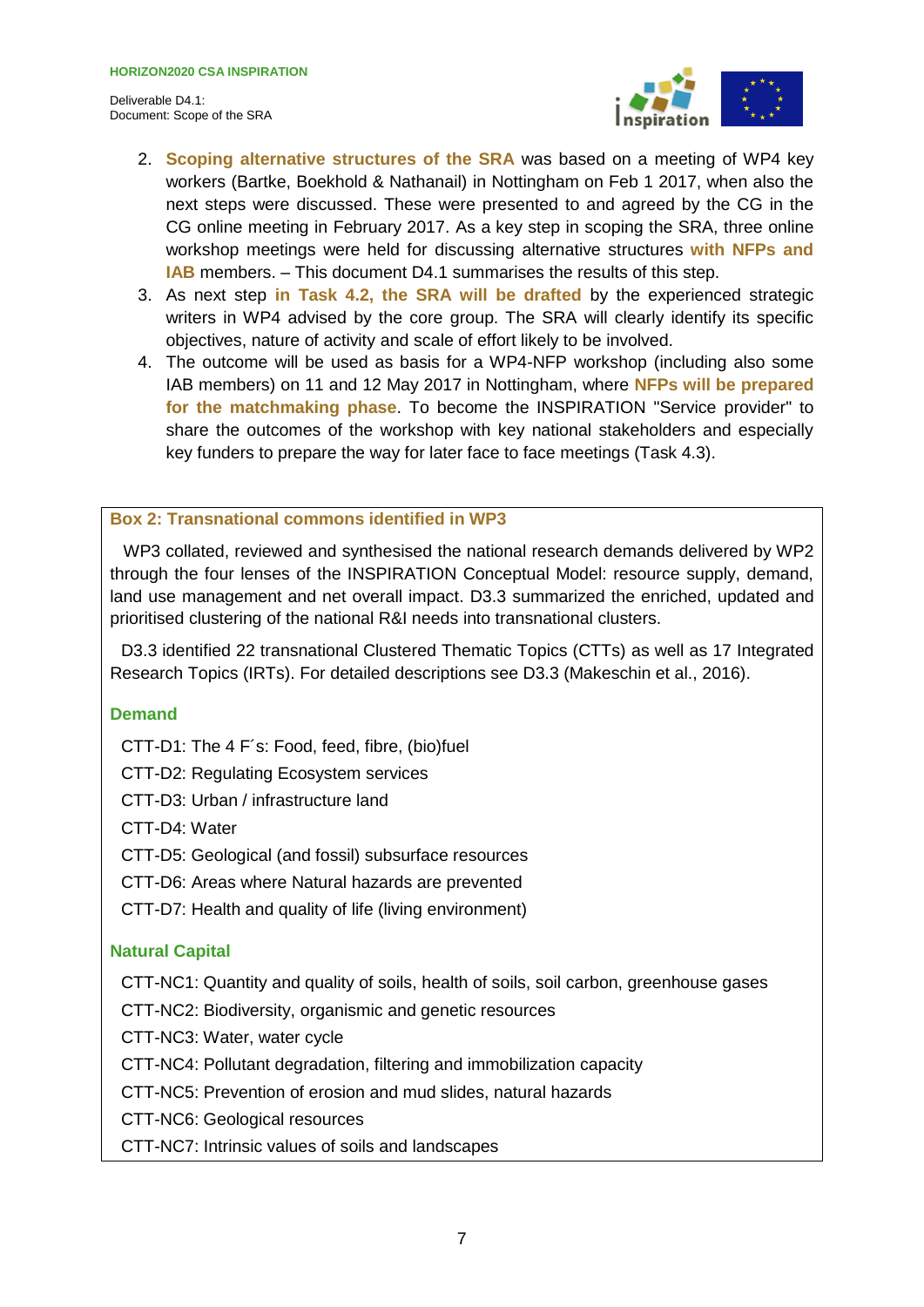

#### **Land Management**

- CTT-LM 1: Governance, management mechanisms, instruments and policy
- CTT-LM 2: Climate changes challenges for land management
- CTT-LM 3: Land as a resources in urban areas (Sustainable urban land management)
- CTT-LM 4: Land as a resources in rural areas (Multifunctionality of rural areas)

#### **Net Impact at the global, EU and local scales**

- CTT-NI 1: Developing impact assessment methodology
- CTT-NI 2: Understanding and assessing impacts of drivers and management
- CTT-NI 3: Trade-off analysis & decision support
- CTT-NI 4: Science-Society-Policy Interface

#### **Integrated Research Topics (IRTs)**

- IRT-1: Integrated Environmental Assessment and Soil Monitoring for Europe
- IRT-2: Recognizing the values of ecosystem services in land use decisions
- IRT-3: From indicators to implementation: Integrated tools for a holistic assessment of agricultural and forest land use
- IRT-4: Bio-Economy unleashing the potentials while sustaining soils
- IRT-5: Integrated scenarios for the Land-Soil-Water-Food nexus under societal pressures and challenges
- IRT-6: Indicators for assessing the efficiency of the Soil-Sediment-Water-Energy nexus of resources
- IRT-7: Farming systems to maintain soil fertility while meeting demand for agricultural products
- IRT-8: Circular land management
- IRT-9: Policies to effectively reduce land consumption for settlement development
- IRT-10: Stakeholder participation to facilitate the development of liveable cities
- IRT-11: Integrated management of soils in urban areas
- IRT-12: Environmentally friendly and socially sensitive urban development
- IRT-13: Urban Metabolism Enhance efficient use of soil-sediment-water resources through a closing of urban material loops
- IRT-14: 'Emerging contaminants' in soil and groundwater ensuring long-term provision of drinking water as well as soil and freshwater ecosystem services
- IRT-15: Sustainable management to restore the ecological and socio-economic values of degraded land
- IRT-16: Innovative technologies and eco-engineering 4.0: Challenges for a sustainable use of agricultural, forest and urban landscapes and the SSW system
- IRT-17: Climate change challenges improving preparedness and response for climate conditions and related hazards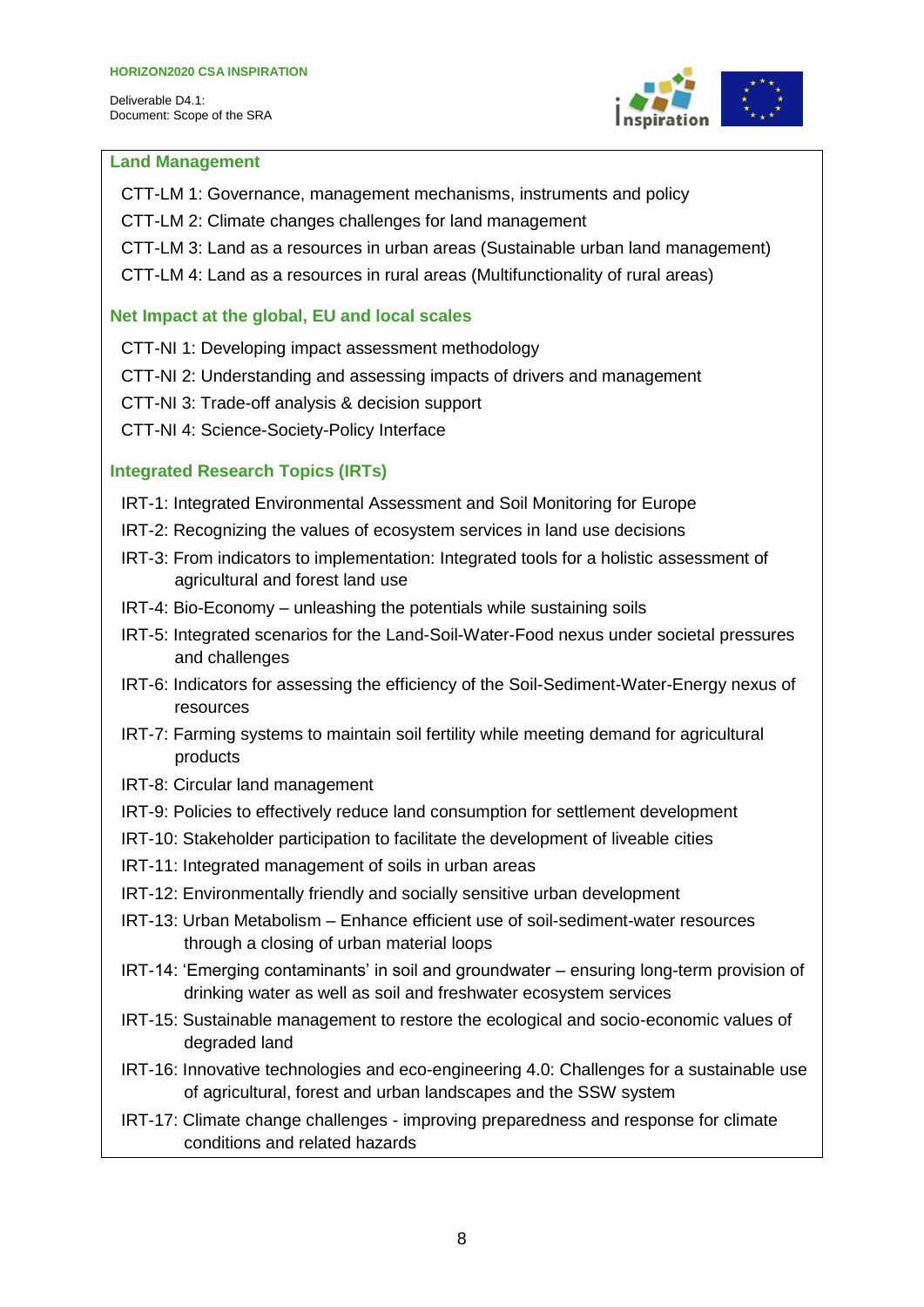<span id="page-8-0"></span>

## **3. Scoping the structure of the INSPIRATION SRA**

#### <span id="page-8-1"></span>**3.1 Multiple views on research needs**

The INSPIRATION SRA is based on an unique bottom-up approach to identifying priority research needs to address soil and land use related aspects of societal challenges facing European citizens and the world at large.

For the needs in the SRA to be met, funders have to be able to see why they should invest in this research, end users need to see how specific activities whose outcomes they value will benefit from their support and researchers need to be attracted to investing their intellectual capital and effort.

#### <span id="page-8-2"></span>**3.2 Who will read the INSPIRATION SRA?**

Information overload can impede successful communication. Not each reader has the time to digest the full SRA. Therefore targeted messages and design are necessary with the objective that the SRA is perceived as attractive and relevant enough to be forwarded to the next level reader or another stakeholder to take further action.

We have identified the following forms of engaging with the SRA:

 **Glancers – 10 seconds:** front cover and title only. These need to be excellent and succinctly communicate the essence of the SRA.

Characteristic of audience: High level policy maker, high level official, public and private decision makers. No knowledge and no specific a priori interest in soils and land management. No science background assumed.

 **Casual Browsers of the SRA – 1-5 minutes:** document needs to be well structured, attractive, inviting to read, not implying a 'niche' topic (as soil is) but highlighting solutions to societal challenges. Executive summary and overview of research needs need to deliver the key message.

Characteristics: High level policy maker, high level official, public and private decision makers whose remit extends to issues related, directly or indirectly, to soil and land use management.

 **Readers of the SRA – 1 hour:** document needs to be informative, specific, inspiring, innovative, connecting to several fields of public and private interest (but not limited to soil and land use management). Specific chapters may merit a deeper read through.

Characteristics of audience: Scientist, not necessarily working on soils, interested in funding opportunities. Public and private sector officers responsible for finding solutions to soil and land use related societal challenges we address. Motivated to find efficient allocation of their resources.

 **Users of the SRA – 10 hours looking for specific details deep in the evidence base:** the entire document, and potentially the underlying evidence base from WP3 and WP2, is of interest. Specific details will be of great interest.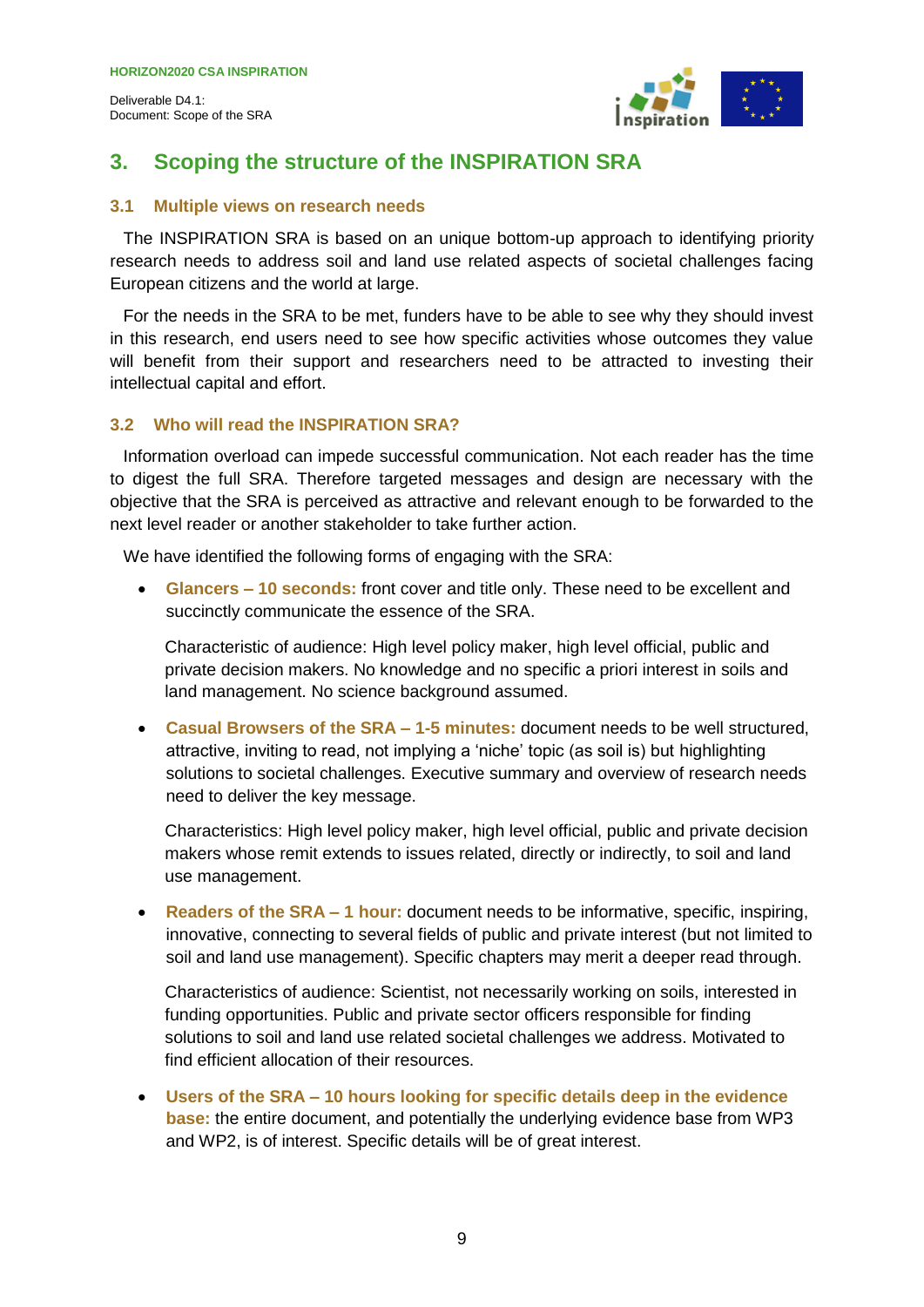Document: Scope of the SRA



Characteristics of audience: Drafting calls for proposals or writing a research proposal; seeking deep evidence to help formulate a research programme or develop a research methodology.

#### <span id="page-9-0"></span>**3.3 Publication options**

The resources available will in all likelihood determine the nature and range of publication routes.

A conventional hard copy, and associated electronic paper, version of the SRA is needed.

However online publication options could help readers identify, and hence engage with, specific material.

- Online availability as an eBook containing live hyper-links to external documents and elsewhere within the SRA itself could enrich the reader's experience.
- Links to short (ca 60-120 second) video snippets for example of NFPs or NKS explaining in their own language what they see the benefits of implementing the SRA as being (What's in it for me?).
- A promotional video has been considered by UBA through WP1 to help disseminate the SRA and thereby increase interest in implementation.
- Cross links to the underlying evidence base (e.g. D3.3 and D2.5) will help readers who are **Users of the SRA** Structured TEMPLATES for each research need (Context – Conceptual Model Themes – Programme – Topics – Keywords – Likely Impact – Type of Activity)

#### <span id="page-9-1"></span>**3.4 Alternative approaches to the Scope of the INSPIRATION SRA**

While the contents of the SRA are to be based on the evidence gathered in WP2 and clustered in WP3, the way those contents are presented will influence the ease with which different readers of the SRA will find the information they are after or be convinced of the value of implementing the SRA.

Therefore considerable effort has been expended on exploring alternative ways of presenting the 22 CTT and 17 IRT to our intended audiences.

Four alternative approaches to structuring the INSPIRATION were identified and worked up in detail to allow them to be considered at some considerable length. These were discussed with NFPs and members of the IAB during three online meetings (two on 13 and one on 15 February 2017) chaired by WP4 (Nathanail & Boekhold). Notes taken during these discussions are reproduced in Appendix 1. Based on these discussions, a final scope has been formulated by WP4 for taking forward to complete the SRA.

The four structures are named:

- Stakeholder driven
- Knowledge typology based
- Policy domain driven
- Disciplinary based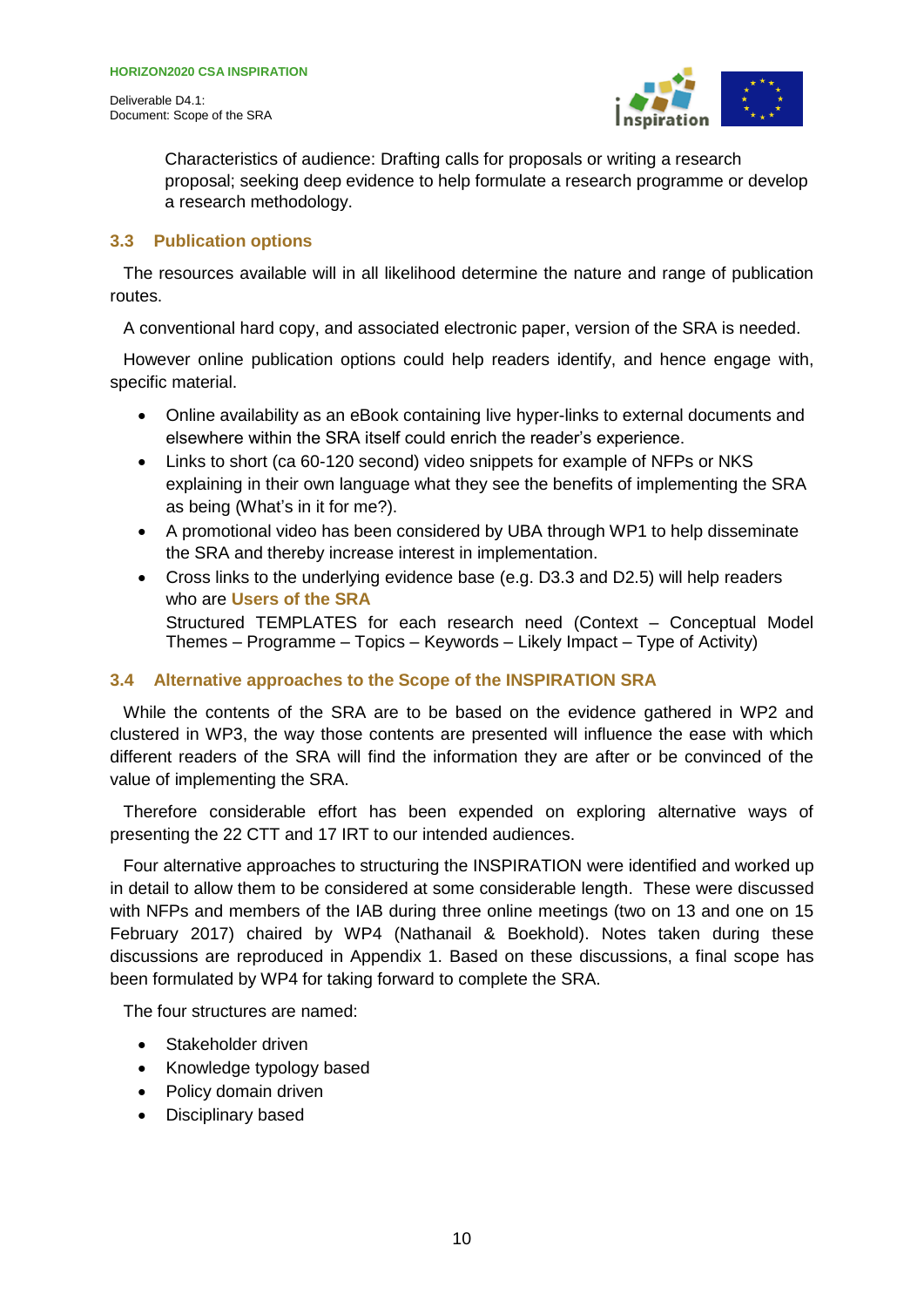

#### <span id="page-10-0"></span>*3.4.1 Stakeholder driven*

The SRA would be structured along the lines of our three main stakeholder categories (funder, end user & researcher) and for a citizen perspective.

- **Funders** would have the anticipated returns on their funding investment highlighted.
- **End users** would be pointed to the anticipated benefits to them of individual research topics (CTTs & IRTs) being implemented.
- **Researchers** would be motivated by understanding the impact they would make by devoting their intellectual capital to tackling a specific CTT or IRT should funding become available.
- **Europe's citizens** are the ultimate beneficiary of resolving societal challenges. The relevance to their daily lives of specific CTTs and IRTs being implemented would be highlighted.

#### <span id="page-10-1"></span>*3.4.2 Knowledge typology based*

The work of WP2 identified a range of activities to meet national needs, including:

- Creation of new knowledge
- Transfer of existing knowledge from one discipline or area of application to another
- Dissemination of good practice in one member state to another
- Knowledge transfer by training an education
- Improved understanding of European soil and land by surveys and monitoring programmes

The SRA would discuss specific CTTs and IRTs through the above categories. This would help draw the reader into the type of activity they were most interested in.

#### <span id="page-10-2"></span>*3.4.3 Policy domain driven*

Soil and land management span a range of policy domains (e.g. climate, energy, food security, water, transport). The specific CTTs and IRTs would be discussed under policy domain headings that would help those with a specific policy remit find the information most relevant to them.

#### <span id="page-10-3"></span>*3.4.4 Disciplinary based*

New knowledge is created and disseminated by specialists in individual disciplines and then adopted and transferred by inter disciplinary individuals or multi-disciplinary teams.

Such disciplines include: natural science (soils, environmental chemistry, agriculture, geography), engineering (civil, mining, environmental, hydraulic), social science (law, economics, business), humanities (art, history).

The needs for discipline specific input would be highlighted by discussing the CTTs and IRTs through a discipline based structure.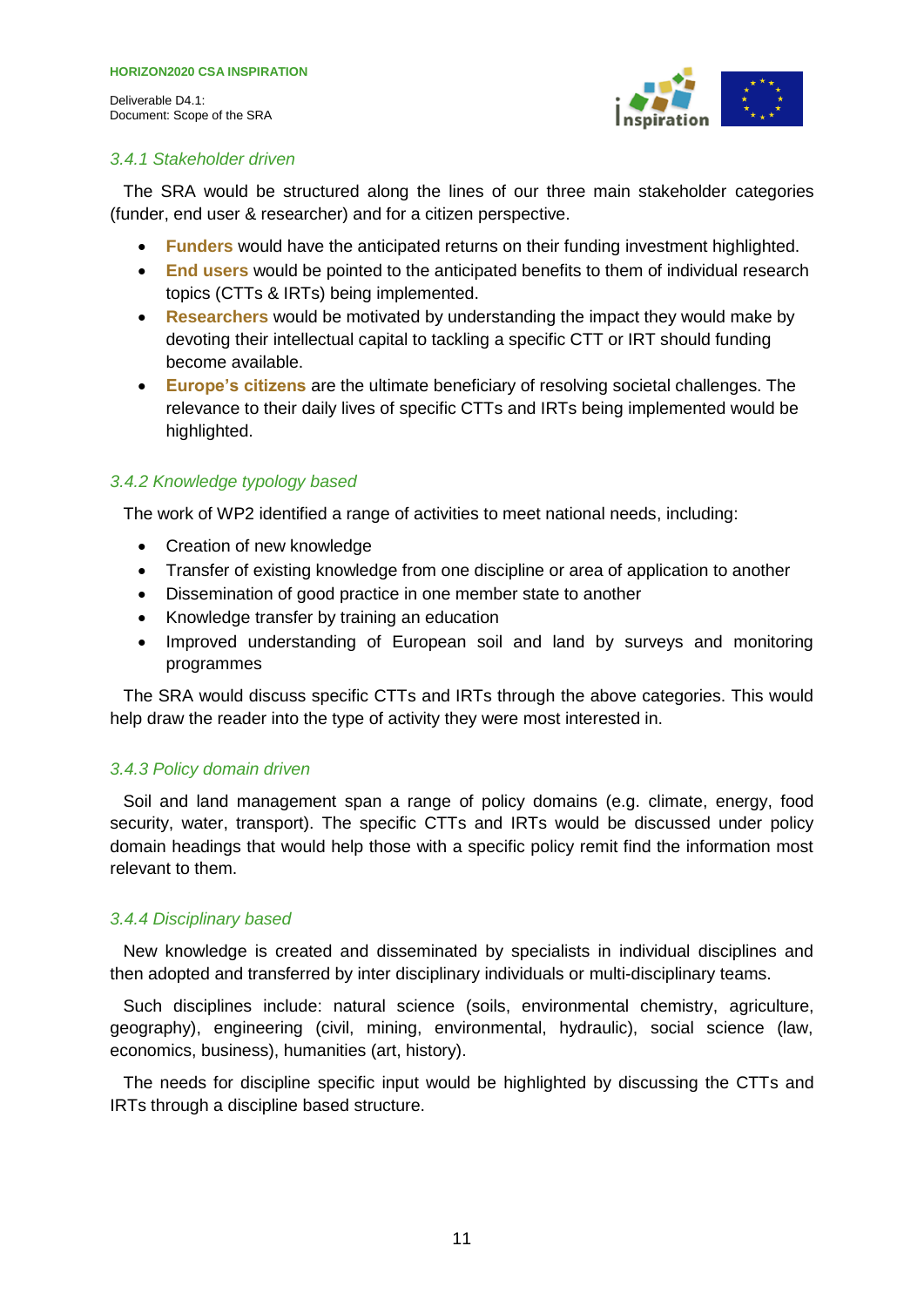

#### <span id="page-11-0"></span>**3.5 NFPs' and IAB views on the alternative structures for the INSPIRATION SRA**

Summary notes from each online meeting are presented in Appendix 1. These are raw and unedited notes taken during the meetings and form the evidence the has informed this section and the ultimate selection of the scope of the SRA. In total, five IAB members and 14 NFPs participated in the online meetings.

The **Stakeholder driven scope** found widespread support and endorsment from NFPs and IAB members. It was felt to reflect the underlying evidence base and to be targetting the message to the key decision makers we are trying to reach out to.

The **Knowledge typology based scope** was warmly received as it would help understand the type of activity needed to deliver each CTT or IRT. Yet, it was the overall preferred option of only a few NFP/IAB members. However, it was felt by many to be too mechanistic and artificial a way of sub dividing individual needs, which may span several types of activity. Though, the value of clearly identifying what type of activity was need was clear. Some organisations have remits that limit the kinds of activity they can become involved with.

The **Policy domain driven scope** was warmly welcomed and indeed was the preferred option of some NFP/IAB members. However, it was felt that policy domains could become silos and many of the societal challenges around soil and land use are inherently crosssectoral. At an EC level they may span two or more directorates and at national level two or more ministries. Also policy domains differ at different national levels and at EU level which again challenges communication. Nevertheless, being able to easily identify which areas of policy would be informed by specific CTTs and IRTs was seen as being useful.

The **Disciplinary based scope** received the least positive welcome but was the preferred option of few NFP/IAB members. While the need to motivate researchers was recognised it was felt by most that other needs (end users and funders) need to take precedence.

#### <span id="page-11-1"></span>**3.6 A Stakeholder driven scope for the INSPIRATION SRA**

Based on the feedback from NFPs and IAB members, a **Stakeholder Driven scope** for the SRA has been selected and agreed during the Core Group's online meeting on 20 February 2017. The scope that will be used to complete the SRA is described below.

The SRA would be structured along the lines of our three main stakeholders (funder, end user & researcher) and for a citizen perspective. Funders would have the anticipated returns on their funding investment highlighted. End users would be pointed to the anticipated benefits to them of individual research topics (CTTs & IRTs) being implemented. Researchers would be motivated by understanding the impact they would make by devoting their intellectual capital to tackling specific CTTs and IRTs should funding become available. Europe's citizens are the ultimate beneficiary of resolving societal challenges. The relevance to their daily lives of specific CTTs and IRTs being implemented would be highlighted.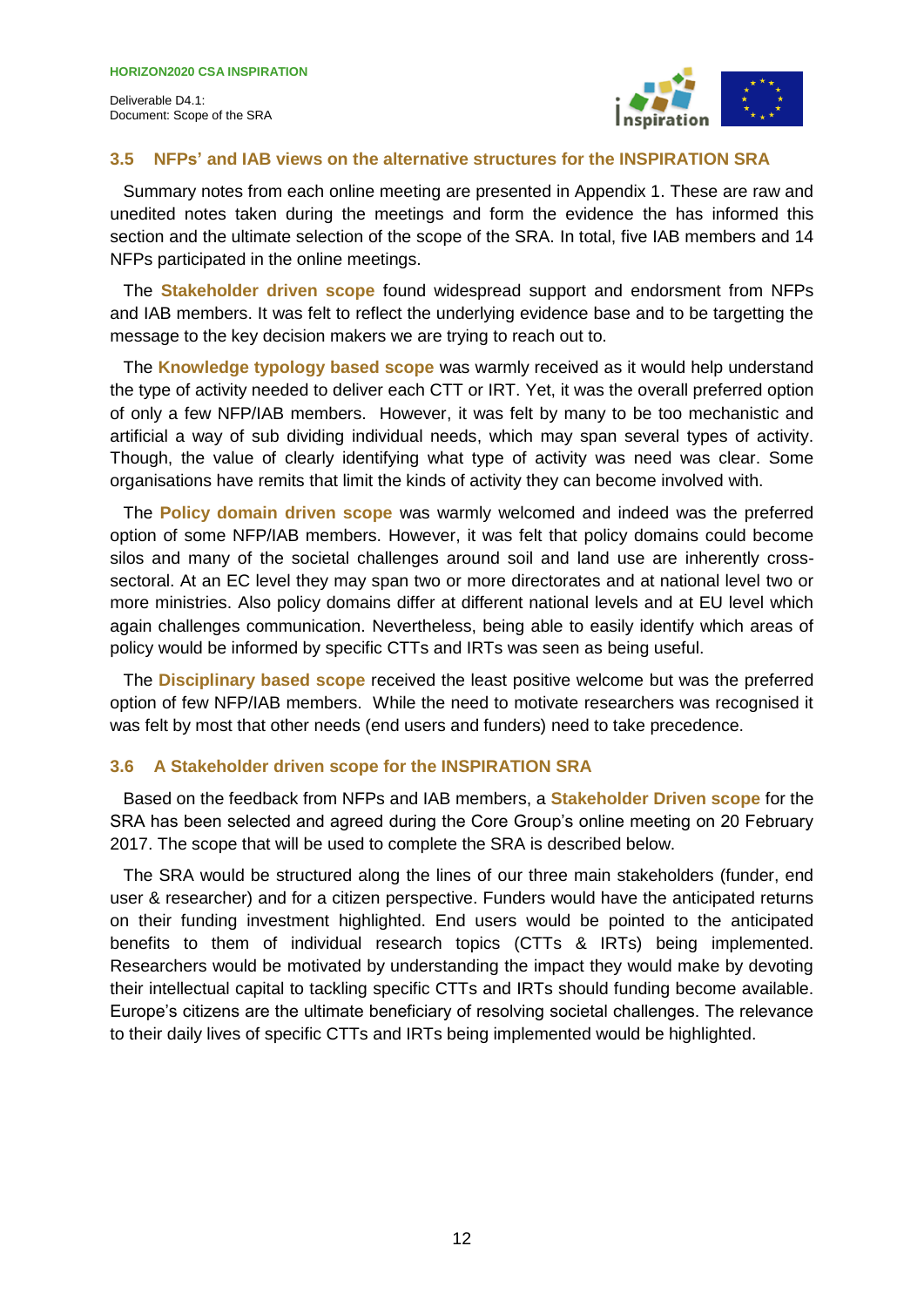

#### **Box 3: Scope of INSPIRATION SRA**

#### *Front cover*

Illustrative front cover with title being able to succinctly communicate the essence of the SRA.

#### *Executive summary (2 pages) (FOR TRANSLATION BY NFPs INTO THEIR OWN LANGUAGE)*

A short punchy summary of the main SRA needs and of the process of developing it (highlighting the unique INSPIRATION bottom-up approach).

This could be printed as a separate leaflet to help disseminate awareness of the INSPIRATION SRA and of the CSA as a whole.

#### *Condensed key research needs (CTT & IRT) (2 pages) (FOR TRANSLATION BY NFPs),*

A digest of the research needs in each CTT and IRT highlighting the likely benefit implementing them would deliver; the specific policy domains that would be addressed and the types of activity involved.

This could be printed as a separate poster to help raise understanding of the INSPIRATION SRA. It could be included in a four page leaflet including the above Executive summary.

#### *What's in it for me: Why [should the reader] continue reading? (1 page total)*

Funder perspective – why should I invest, how will answering these questions help realizing the ambitions of my organisation?

End user perspective – how will I be helped and why should I engage with delivering the SRA?

Researcher perspective – what impact would my work make if I committed my intellectual capital and resources to implementing the SRA?

Citizen perspective – how will implementing the SRA help Europe's citizens be healthier, safer, richer, happier?

#### *Societal challenges addressed (2 page)*

The INSPIRATION SRA has considered soil and land use challenges involving the soilwater-sediment (SSW) nexus and its link to health, energy, climate change, water resilience.

This section will show how health, energy, climate change, water resilience etc. are linked to the SSW nexus, and to each other.

#### *INSPIRATION background (2 page)*

This section provides an overview of the INSPIRATION SRA and the stakeholders that were engaged with in its creation: Methodology  $-$  bottom-up approach  $-$  Conceptual model  $-4$ themes + Integrated topics – Clustering and integrating.

Includes a GRAPHIC roadmap of the process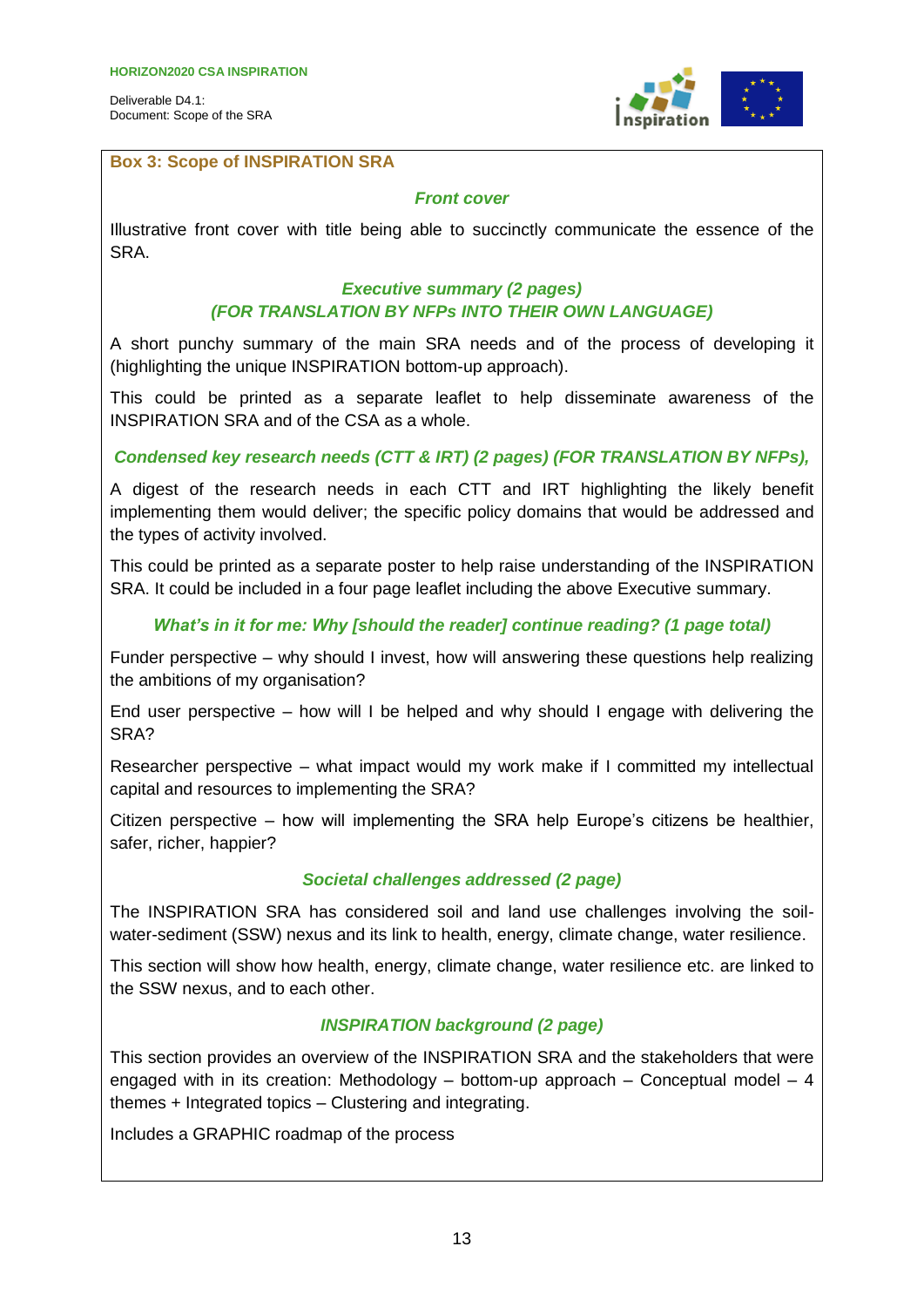

#### *Research templates (brief summary of research topics)*

D3.3 identified 22 CTTs and 17 IRTs. SRA research topics be drawn from the D3.3 list, but they might be revised and slightly restructured when formulating the templates, in collaboration with WP3. A common template will be used to inform readers about element of each CTT and IRT. However, the template will be presented in four groupings reflecting individual stakeholder perspectives.

For each CTT and IRT the nature of the research, the types of activity, the relevant policy areas and likely disciplines needed to deliver the research will be highlighted. A wording that could be used as the basis for a call for proposals will be reported. Then stakeholder focused sections will highlight specific information of interest to individual stakeholder groups.

**End user needs** (what's in it for me) (4 pages): End users would be pointed to the anticipated benefits to them of individual research topics (CTT & IRT) being implemented.

**Funder opportunities** (what return on my investment can I expect) (4 pages): Funders would have the anticipated returns on their funding investment highlighted.

**Researcher/ knowledge translators** (what impact would my research/engagement have) (4 pages): Researchers would be motivated by understanding the impact they would make by devoting their intellectual capital to tackling specific CTTs and IRTs should funding become available.

**Citizens:** Europe's citizens are the ultimate beneficiary of resolving societal challenges. The relevance to their daily lives of specific CTTs and IRTs being implemented would be highlighted.

#### *How do I respond?*

This section will help readers understand 'How to participate', and what their next steps might be. This will include ways of match-making to fund activities and partnering to carry out activities or how to join networks of interest.

All will be encouraged to join their national network (by contacting the National INSPIRATION Information Point – see below); sign up to the INSPIRATION Newsletter; join a relevant LinkedIn group.

#### *How can it happen? Funding models typology (6 pages)*

An overview of the relative strengths and weaknesses of different funding models. What types of funding models are there and when should they be considered for implementing the INSPIRATION SRA.

#### *References*

Signpost to the details in D3.3 & D2.5 and other references cited.

#### *Appendix*

Contact details of National Inspiration Points, who are able and willing to be a contact point for the INSPIRATION network in their own country AFTER funding of the CSA comes to an end (likely to be mainly the INSPIRATION NFPs).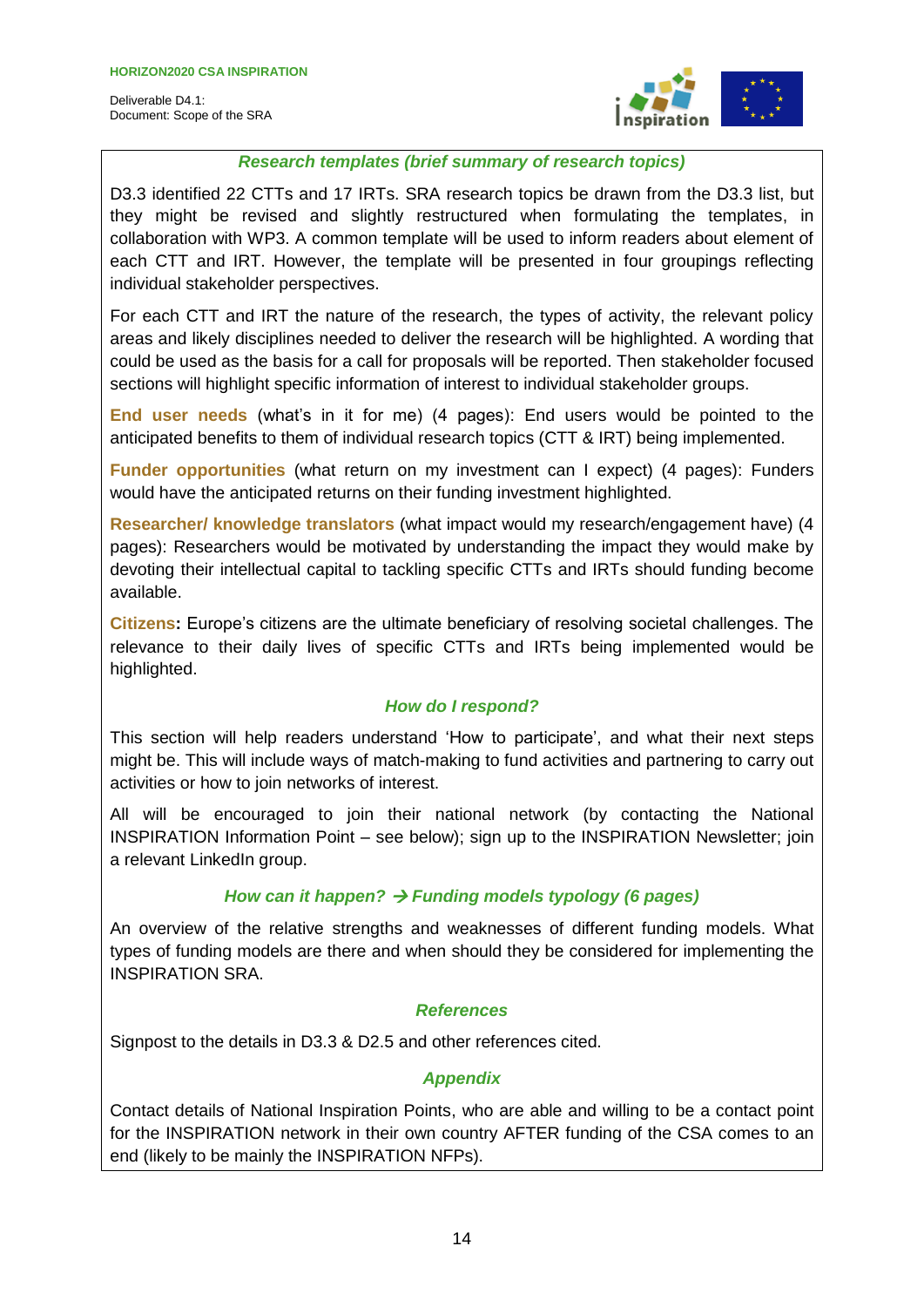

## <span id="page-14-0"></span>**Appendix 1: Notes of online meetings for scoping the SRA**

#### <span id="page-14-1"></span>**A1 – Notes online meeting 1**

XXX – contributions are given in anonymous form.

- 1. Can we use a database approach to present different views?  $\rightarrow$  using excel spreadsheets so may be possible for web site but not for document)
- 2. 1 & 2 are comprehensive; avoids silos of policy domains seen in other SRAs; could be more challenging for people used to other structures;
- 3. 1 reader should be able to see their own role and see what is relevant to them…
- 4. Bottom up approach is key and integrating across different policy arenas; need to be comprehensive in the approach to research – don't go down the policy domains and disciplinary routes)
- 5. XXX like the structure no. 1 except I would like to be sure if the elements listed in structure 2 will be included such as training, demonstration etc. ( $\rightarrow$  yes – each NEED would be flagged as what kind of activity is envisaged – e.g. training)
- 6. why we look at societal challenges from the perspective of SSW only? Because that is how WP2 posed the question… (my doubt is because in my reviews nobody referred to this system. In XXX-land it is not perceived as important) (need to make sure the importance of SSW is highlighted  $-$  e.g. in Exec Summary)  $-$  NOT a soils agenda per se. c.f. SC5 – low carbon economy
- 7. Not structured along disciplinary or policy domains
- 8. I was just thinking about another perspective to societal challenges, but may be it is more relevant to XXX-ish or Central Europe challenges like e.g. degraded land, polluted soil, etc.  $(\rightarrow)$ : these are reflected in the Del.3.4 CTTs – not just a XXX issue!)
- 9. Opportunities from GOOD soil (and land use) management for carbon management and general wellbeing. Agri practices and water management need consideration alongside dealing with the threats of pollution / degradation.
- 10. Yes, I know they are in these topics, but since SSW is flagged for societal challenge as the only one therefore I had just doubts...
- 11. XXX threats & challenges regionalisation of the SRA: how to distinguish between big and more local issues (eg on climate region basis – soil types - ) ( $\rightarrow$ : Good idea! We can flag research needs as to whether they apply across Europe or only in specific contexts) (also flag up specific cross border responses)
- 12. XXX keen on Structure 1 with blending of Str 2 (flag up types of knowledge activity in the research template)
- 13. XXX I am just curious about the funders how they will be described (individual funders will not be described but various models for them to be part of will be)
- 14. XXX need to make sure the SRA lives on after the end of the funding; need to promote the SRA's existence and its life beyond the funding; tailoring it to anyone who wants to use it; make it flexible to be able to be adapted to the needs of end users  $($   $\rightarrow$  make it open source) Use online not paper book formats!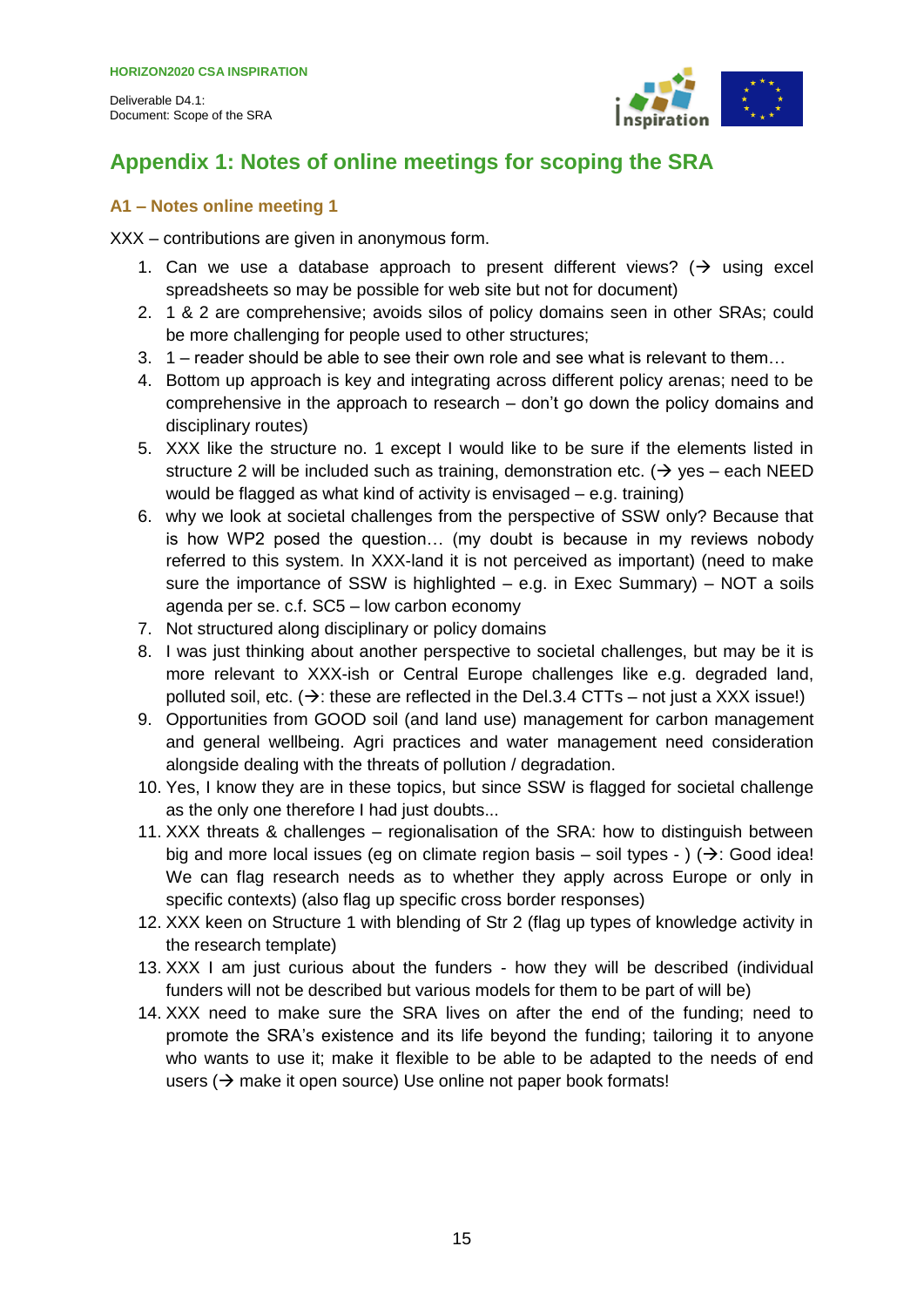

#### <span id="page-15-0"></span>**A2 – Notes online meeting 2**

XXX – contributions are given in anonymous form.

- 1. General comments really like the four groups of readers! Adds a quality to all four of the structures
- 2. Is the order of alternatives by chance? It is the order we came up with them!
- 3. Go with St 1 or maybe Str 2
- 4. Stakeholder need structure fits with the importance
- 5. Prefer synthetic structured documents condenses or digested information (precis)
- 6. Str 4 is better than Str3
- 7. Str 1 & Str 4 probably the most interesting
- 8. Agreed on the reading groups
- 9. Str 4 quite easy but not reflecting the bottom up or cross and trans approaches so exclude this – leads to research WITHIN silos, what we DID NOT want to achieve
- 10. Str 1 similar to policy domain (Str 3) would you be able to describe this from the bottom up approach? Needs to be tested to see if it can be derived from the available evidence (in practice WP3.4)
- 11. Str 2 over emphasises monitoring/ survey and under emphasises demonstration; researchers are over represented in INSPIRATION so they are a big lobby… do not make monitoring too
- 12. Str 3 most charming leads to practical needs. So Mix of No 1 & 3.
- 13. XXX agree with XXX that Str 4 is very researcher based funders & end users are important to us in INSPIRATION; dilemma wrt others. Effectiveness and comprehensiveness; ease of comprising the SRA. Str 3: very EU focused – lots of silos. So lose a lot of the work done in WP3. Str 2: funders and end users are in the core and we need to do them justice. So Str  $1 -$  is the most complex but does the most justice to the whole project.
- 14. XXX broadly in agreement. Str 1 works best but needs to have echoes of the others as well (CPN eg by using highlighted keywords)
- 15. Need to make sure URBAN is easily found
- 16. Policy domains are (specific) forms of end user ( $\rightarrow$  ensure policy or regulation are key words in describing research)
- 17. Funders are usually organised via policy domains (agri, urban development etc) but this is likely to be seen in the second level of organisation of the SRA structure.
- 18. Need to make sure justice is done to the work of WP3
- 19. XXX not Str4, Str2 less clear, so Str 1 with a flavour Str 3 linked to WP3
- 20. XXX broad agreement
- 21. Make sure materials is freely available
- 22. NIPs are a good idea; need follow up after the funding ends…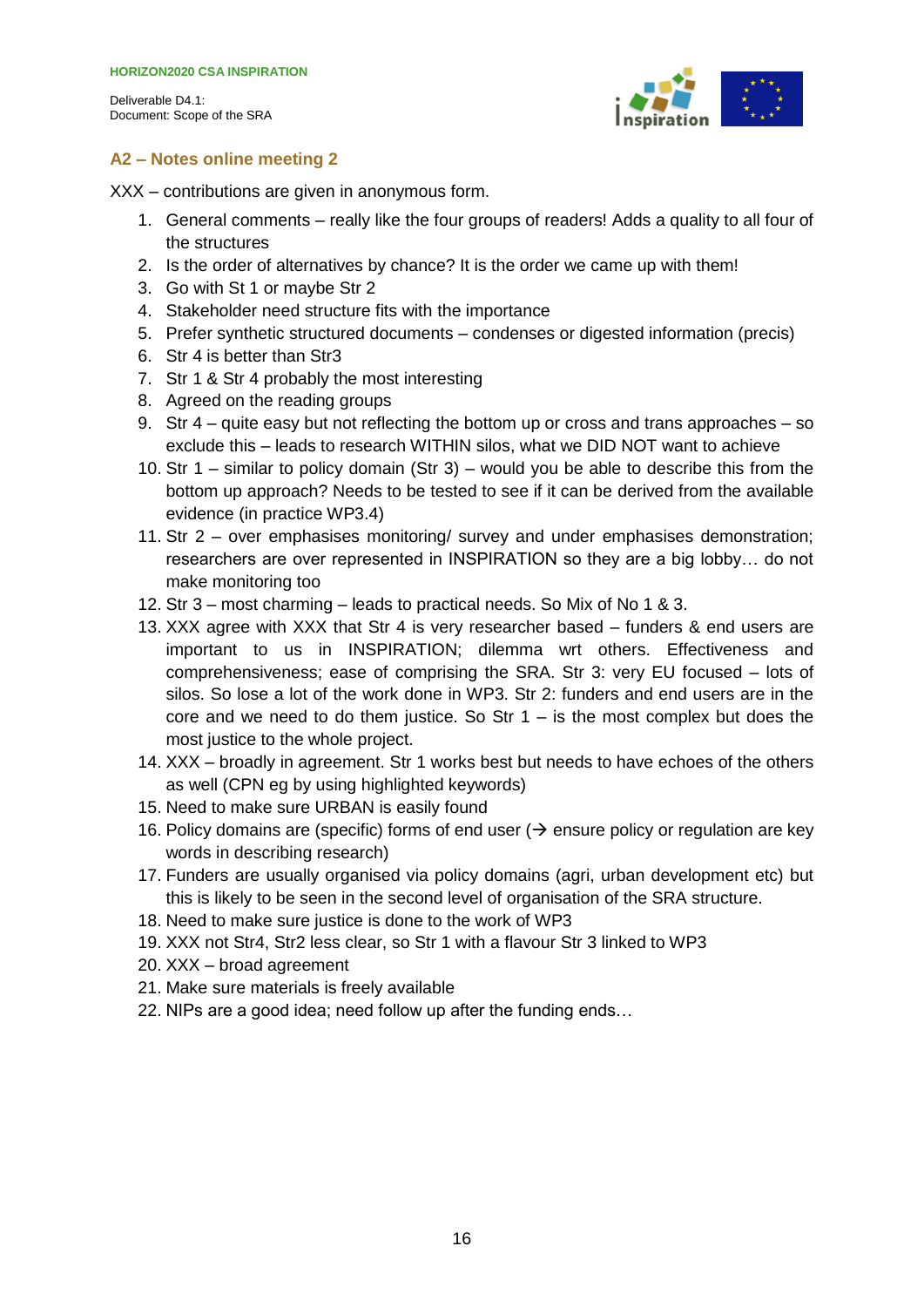

#### <span id="page-16-0"></span>**A3 – Notes online meeting 3**

XXX – contributions are given in anonymous form.

- 1. XXX Good framing
- 2. Readership categories work well
- 3. Need multiple dissemination tools/ publication options
- 4. Str 1 (Want to blend Str 1 & Str 3) electronic availability will help individual navigation through the information
- 5. Project details could go into appendix  $(\rightarrow)$  need to highlight the bottom up approach)
- 6. Str 3 Focus on end users (Str 1) then highlight policy domain relevance
- 7. Str 4 too limiting of interests of various readers; too stove piped (silos)
- 8. NIPs leave it to individual NFP (XXX willing to be listed! thank you)
- 9. XXX Str 1 and Str 3 favoured; policy domain champions can easily find their 'hooks';
- 10. Str 2 less interesting
- 11. Str 4 but how would a multi-disc org like NICOLE fit in?
- 12. Need an understandable document no jargon?
- 13. XXX Str 2 least interesting. Str 1,3, 4 all useful. Use keywords (eg environment, climate) to help reader find key items of interest
- 14. XXX Str 1 & Str3 preferred. Happy to be NIP.
- 15. XXX Str 1 focuses on the right people; Str 3 worth considering too. Not sure if DG classes are best or more linked to Societal Challenges. Not sure how to structure by policy domain if not by DG. Perhaps REGIO does not work at the national level (perhaps refer to this as spatial planning). Need to think about the scale at which policy is considered. NIP – count me in
- 16. XXX NGOs? NGO could be end user or funder etc. Individuals within a NGO wcould read at all details. Str 1 + a bit of Str 3.
- 17. XXX Str1 makes the best one to start matchmaking from. Can include aspects of the others. Eg using links and keywords in an interactive document. We like the idea of NIP. Short videos will help with approaching funders… aimed at different target group of people the NFP will visit. English language is not a big issue.
- 18. XXX First few pages need to be inspiring. Need good visuals pictures for research topics. Graphics in earlier documents were too complicated. Guide (roadmap) through the document for different end user perspectives. Str 4  $\Box$  - traditional silos should be avoided; out themes are inter disciplinary. Str 3 is my favourite – but what are the topics? Try and find concrete issues; fields of interest… "urban development" raising issue to do with transport, but not all geographical. Get the topics to emerge from the research needs? Use the conceptual model themes to structure needs? Policy focus is nice but in practice we are looking at a mix of policies and this may be problematic.
- 19. XXX Prepare deliverables according to the target audience not their behavioural. Str 1 is the most interesting and should be the focus. Str 3 is interesting and is strategic. Str 2 & Str4 – not interesting. Our target audience will not want to look at things through these structures.
- 20. XXX (Avoiding repetition thank you!). Str 1 is easier to like. A report is linear web page could allow for difference entrance points. Need to have a database structure up front to allow information to captured.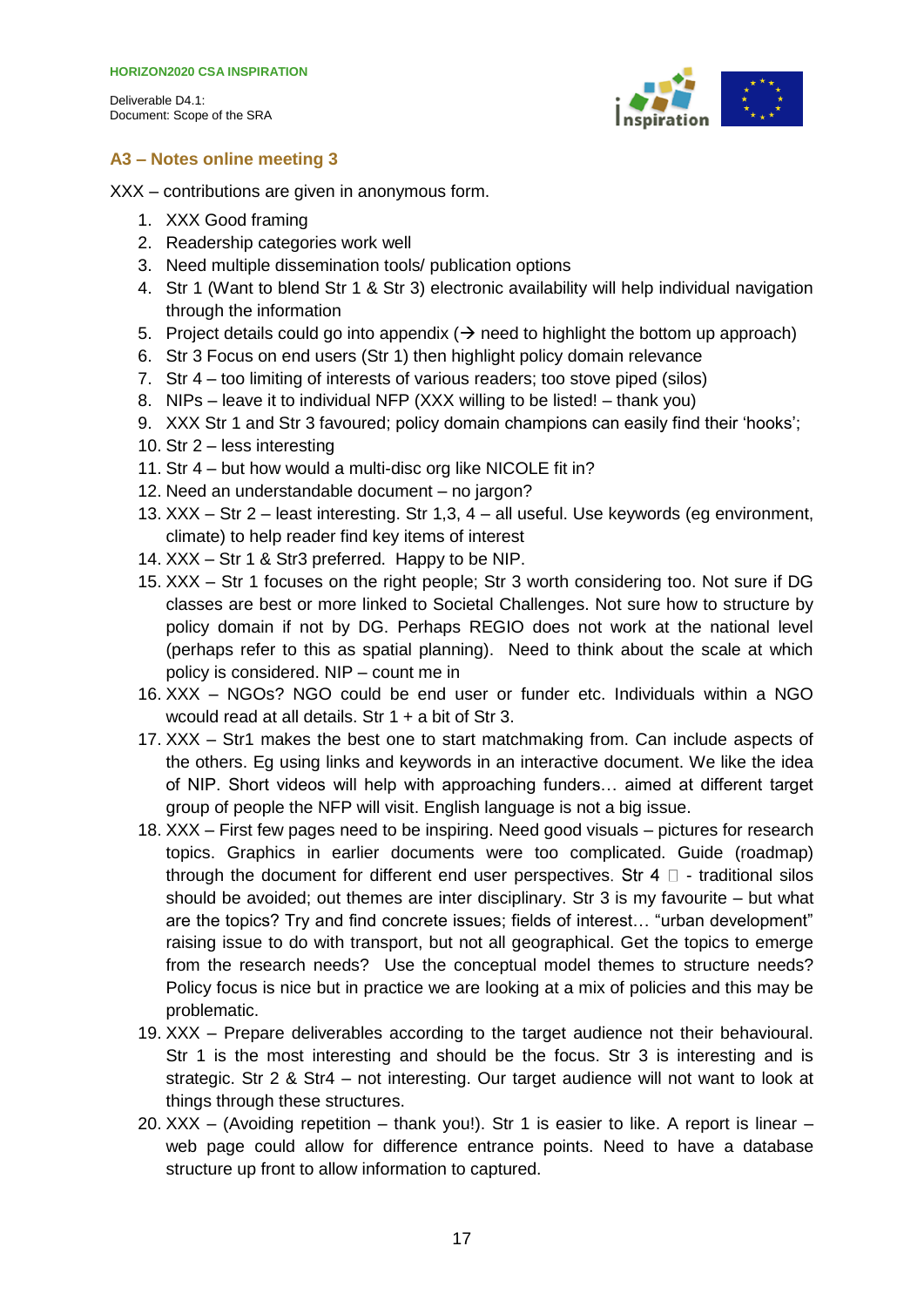

- 21. XXX flagging of research topics by discipline (eg to enable Str 4) can be used. WP4 resources are limited.
- 22. XXX clarification of Str 1 Research Template for CTT & IRTs…
- 23. XXX Str 4 is too silo focused
- 24. XXX Str4 very helpful for end users stuck in own disciplines & silos. They can enter from their perspective and have their horizons broadened. Eg a planner – needs to consider climate change, water etc etc.
- 25. XXX web based/ query type of structure stakeholders can find what is relevant to them.
- 26. If we go with Str 4 who will draft the issues?  $(\rightarrow$ : INSPIRATION WP4)
- 27. XXX web based please! Need disciplinary flags too.
- 28. XXX need to ensure the bottom up approach is honoured. Str 1 does this and Str 3 has use too.
- 29. XXX citizen perspective:
- 30. XXX happy with the comments from NFP. I favour Str 3. But perhaps not the EC DGs. Str 4 not attractive. Blend of Str 1 with some Str 3 seems optimal. Online version with more navigation is attractive. Allows different access points and filtering. Need a short movie too. Will work for 'glancers'.
- 31. XXX is very happy!
- 32. XXX could to be engaged and involved in the process. Much support during the discussion. Various comms tools need to be explored. Will need to allocate resources to best effect. How to prioritise the comm tools to achieve top priority messages and audience.